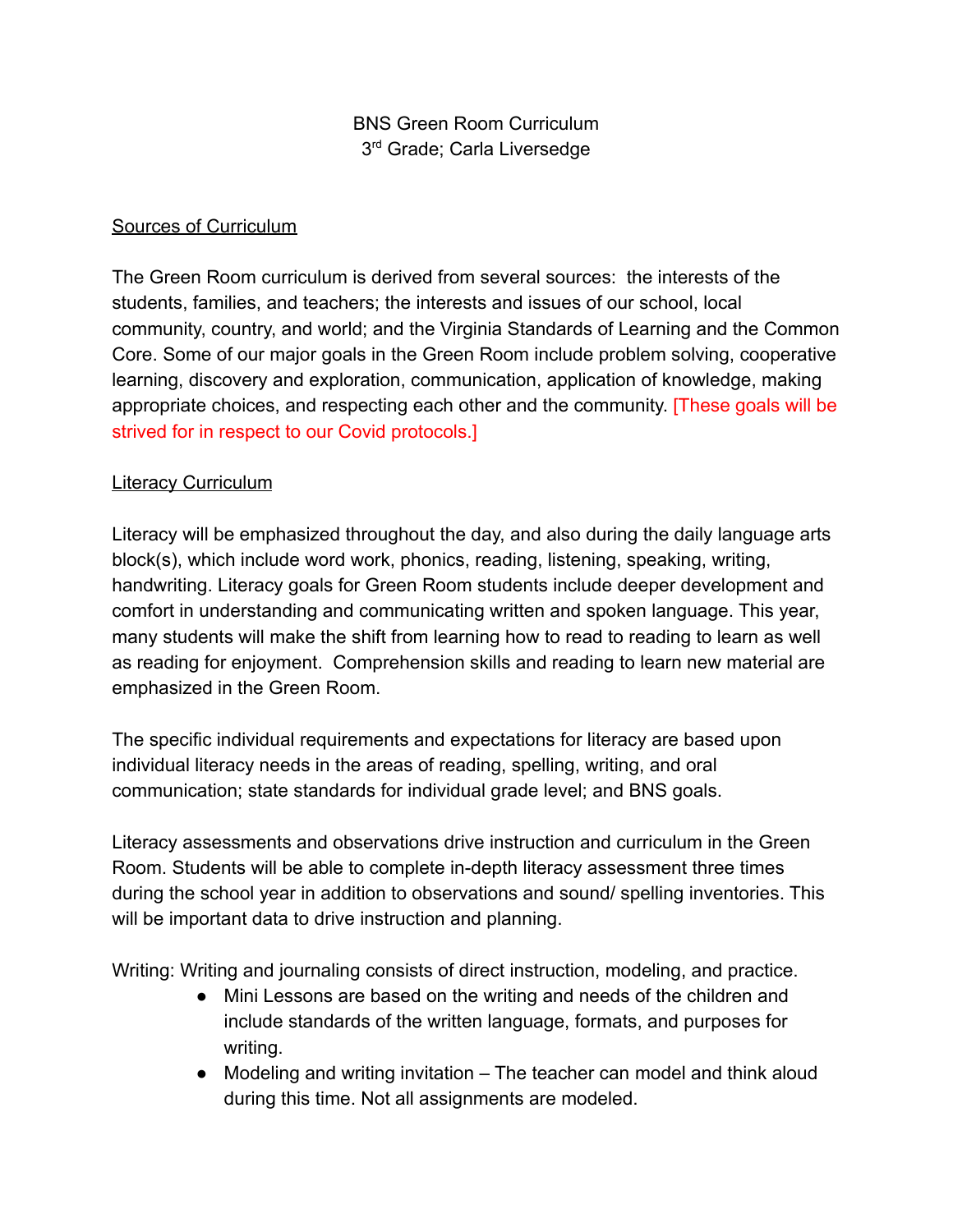- A note on spelling: Invented spelling is allowed during rough draft writing as this reinforces students' use of alphabetic representation for sounds and word patterns. In the Green Room, students use a strategy whereby they are encouraged to listen for the sounds and try a spelling with immediate feedback from the teacher. They are also taught to try and continue on when the teacher is engaged and to use the Word Wall. Conventional spelling is stressed during word work, editing and writing final drafts, and with frequently used words. During the rough draft stage of writing, however, it is the message and meaning that is given the focus. As third graders, students will work toward correct/ conventional spelling when writing.
- Conferencing takes place when students and the teacher meet or when students meet with each other. At this time, aspects of students' writing and include standards of the written language are discussed. These are often brief encounters that focus on correcting one kind of mistake or revision scaffolded with a checklist. The teacher confers with the students as needed and observes during the writing time. Written feedback is also given on formal writing projects and rough drafts as appropriate.
- Share Time allows students to read their writing to their classmates. There is a formal share-time in the spring in which students celebrate their hard work by reading an original story during the Green Room's Authors' Tea.

Reading: Our Language Arts Block includes time for the students to be reading, reflecting on reading, and learning strategies, skills, and literary elements. Accuracy, fluency, and comprehension are all stressed with different activities and formats throughout the year. Reading instruction includes time for independent reading, shared reading, listening, oral communication, direct instruction, and reacting and reflecting on reading. Further observations are made to determine current needs. This allows students to read at their reading level, regardless of their grade level. Direct instruction is based on the needs of the students and the standards of literacy. Comprehension is a major focus in the third-grade literacy curriculum at BNS. Students are taught comprehension strategies during shared reading and expected to implement them throughout the year to build life-long comprehension habits.

Word Work and Phonics: The purpose of word work is to increase word knowledge. Each student will be assessed to determine where to begin their word work. The students are given practice and instruction based on their needs as determined by the assessment and teacher observation. Dictation is given at the end of lessons/ units. Dictation is not something students will study at home for, but rather, a tool the teacher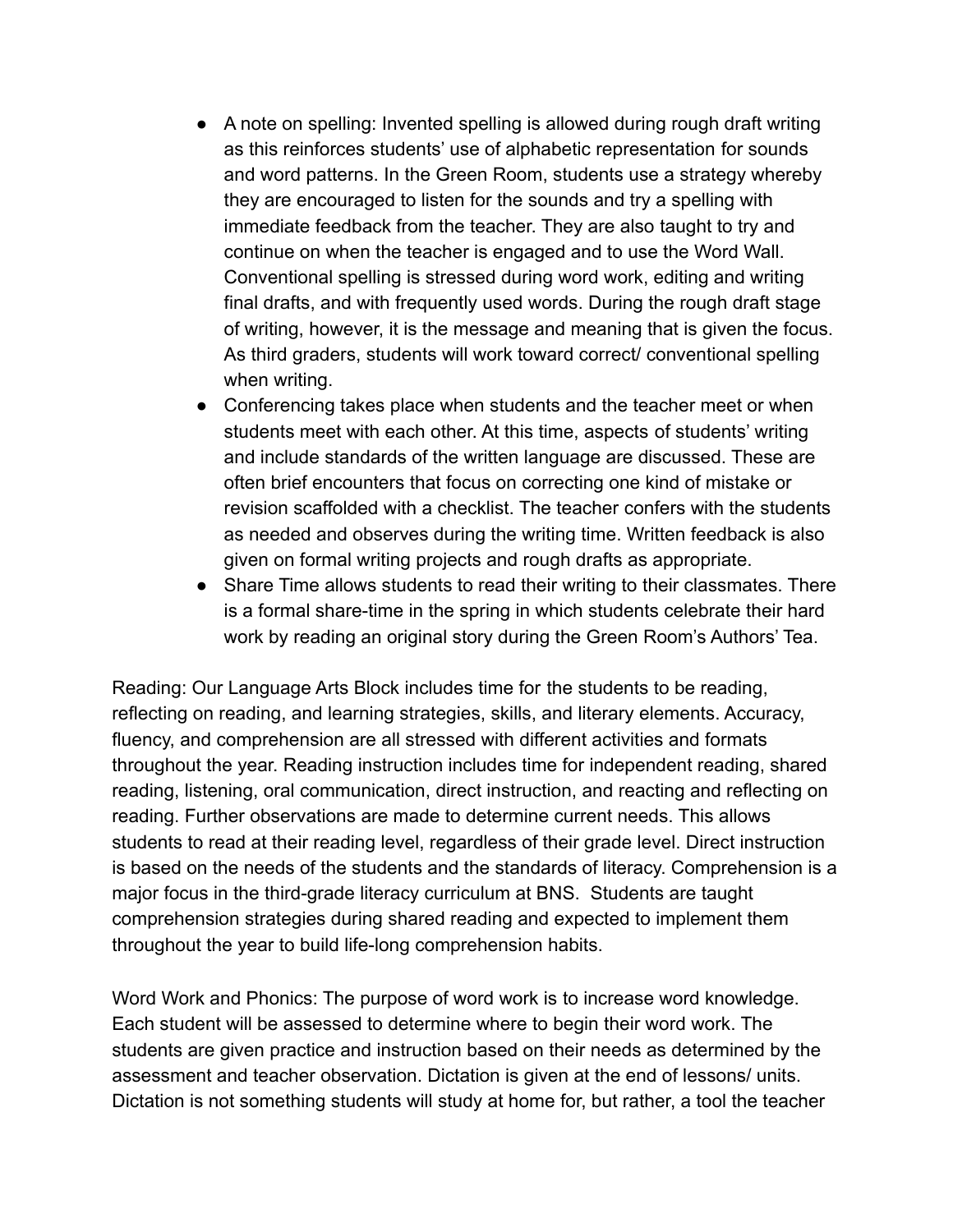uses to gauge understanding through regular practice. Assessment is given to determine the gains and needs of each student several times a year. Programs and curricula used to inform word work instruction include *The Secret Stories*, *Words Their Way,* and *S.P.I.R.E.* (*Special Program Individualizing Reading Excellence*). All students are exposed to and work with "Green Room Words", high-frequency writing words.

*Secret Stories® is a brain based approach to traditional phonics instruction that accelerates learner access to the reading and writing code. Secret Stories® provides the logical explanations for letter sound behavior that learners brains crave. These logical explanations are shared in the form of "secret" stories, which are the secret reasons WHY letters make all of the crazy sounds that they do when they get together in words. The "Secrets" work seamlessly with any reading series or phonics program, fitting snugly between the teaching of reading and writing.*

*From Secret Stories Website*

*Based on years of research into invented and developmental spelling, the classroom-proven framework of this successful series is keyed to the five stages of spelling and orthographic development. Teachers everywhere have grown to love its no nonsense method for studying words.*

*From Words Their Way Website*

*SPIRE is a multisensory reading intervention program, based on the Orton-Gillingham approach and is designed to be easy to implement. It spans Pre-Level 1 (Sounds Sensible) through Level 8, covering phonological awareness, phonics, spelling, fluency, vocabulary, comprehension, and writing in every lesson.*

*From S.P.I.R.E.'s Website*

#### **Literacy Objectives for 3rd grade Strand: Oral Communication**

Program Goal: Listening

- listen attentively to books, articles, poetry
- show attentiveness to peers by making eye contact

Program Goal: Speaking/ Responding

- speak clearly and with appropriate volume
- thoughtfully respond to teacher and peers in small and large group settings for all subjects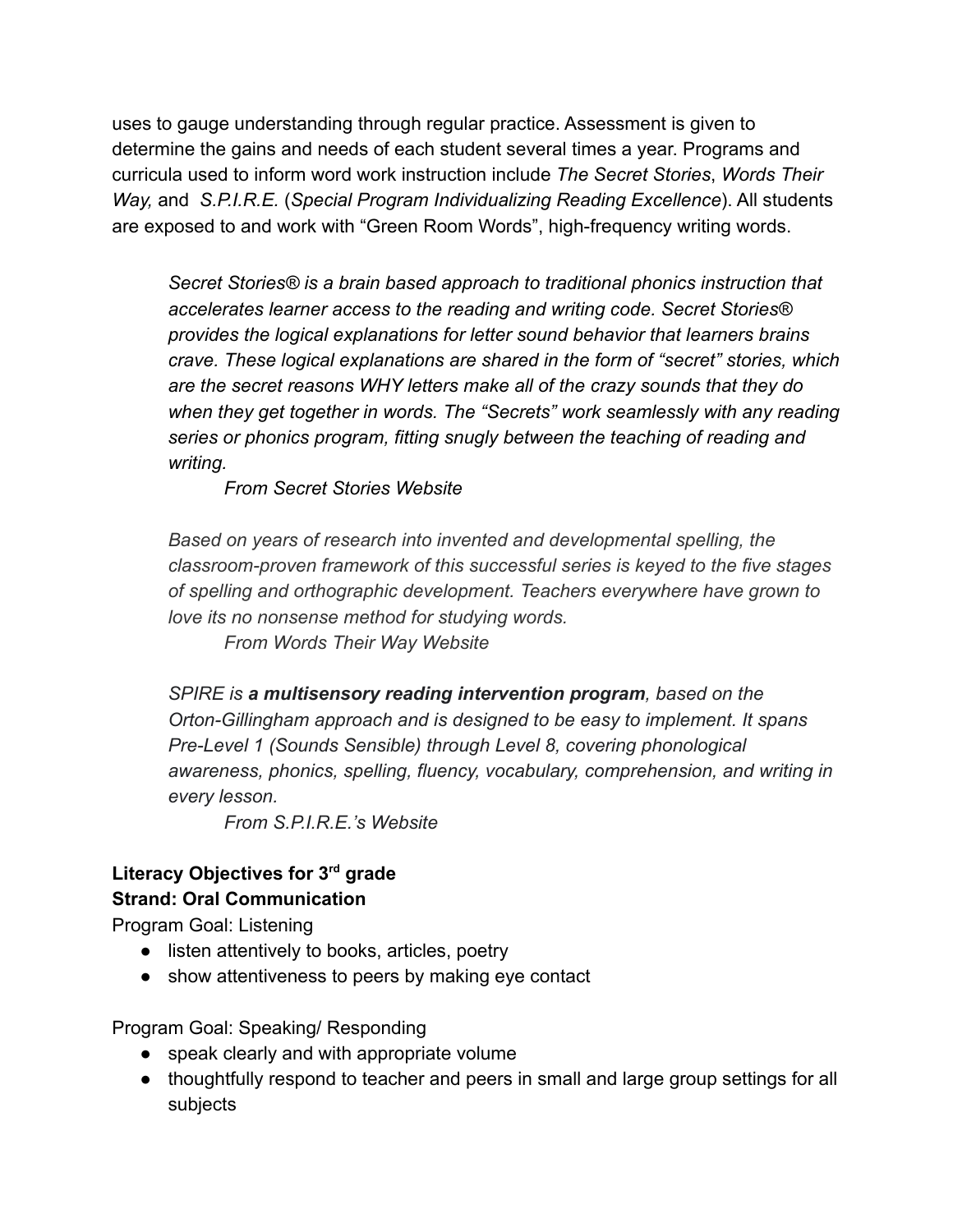- transfer grammar concepts to speech
- discuss stories and books in small and large groups
- present projects completed at home including posters, reports, science fair displays
- read aloud original fiction and non-fiction writing to audiences of different ages

#### **Strand: Reading**

Program Goal: Decoding

- use knowledge of vowel patterns to sound out multisyllabic words
- read fiction and non-fiction accurately on grade level
- apply knowledge of spelling patterns learned through a developmental spelling program (word study)
- reread and self-correct when necessary
- use context to clarify meaning of unfamiliar words

Program Goal: Fluency

- read fiction and nonfiction with fluency on grade level
- read with expression, paying attention to punctuation and other visual cues that would change expression
- read aloud in small groups, with a partner, to an adult, chorally for a variety of purposes
- sustain silent reading for 30 minutes

Program Goal: Comprehension

- use reading strategies to monitor own understanding
- identify the problem and solution
- draw conclusions about character and plot
- identify the authors' purpose
- preview and use text formats
- make and check predictions while reading
- summarize major events found in fiction materials
- summarize and respond to major events found in nonfiction materials
- make mental images while reading independently and while being read to
- make connections between previous experiences and reading selections
- use context clues to understand the meaning of unfamiliar words
- identify the main idea of articles and passages
- read and answer questions about charts, graphs, and tables
- ask and respond to questions from teachers and other group members
- make inferences about literature read aloud and independently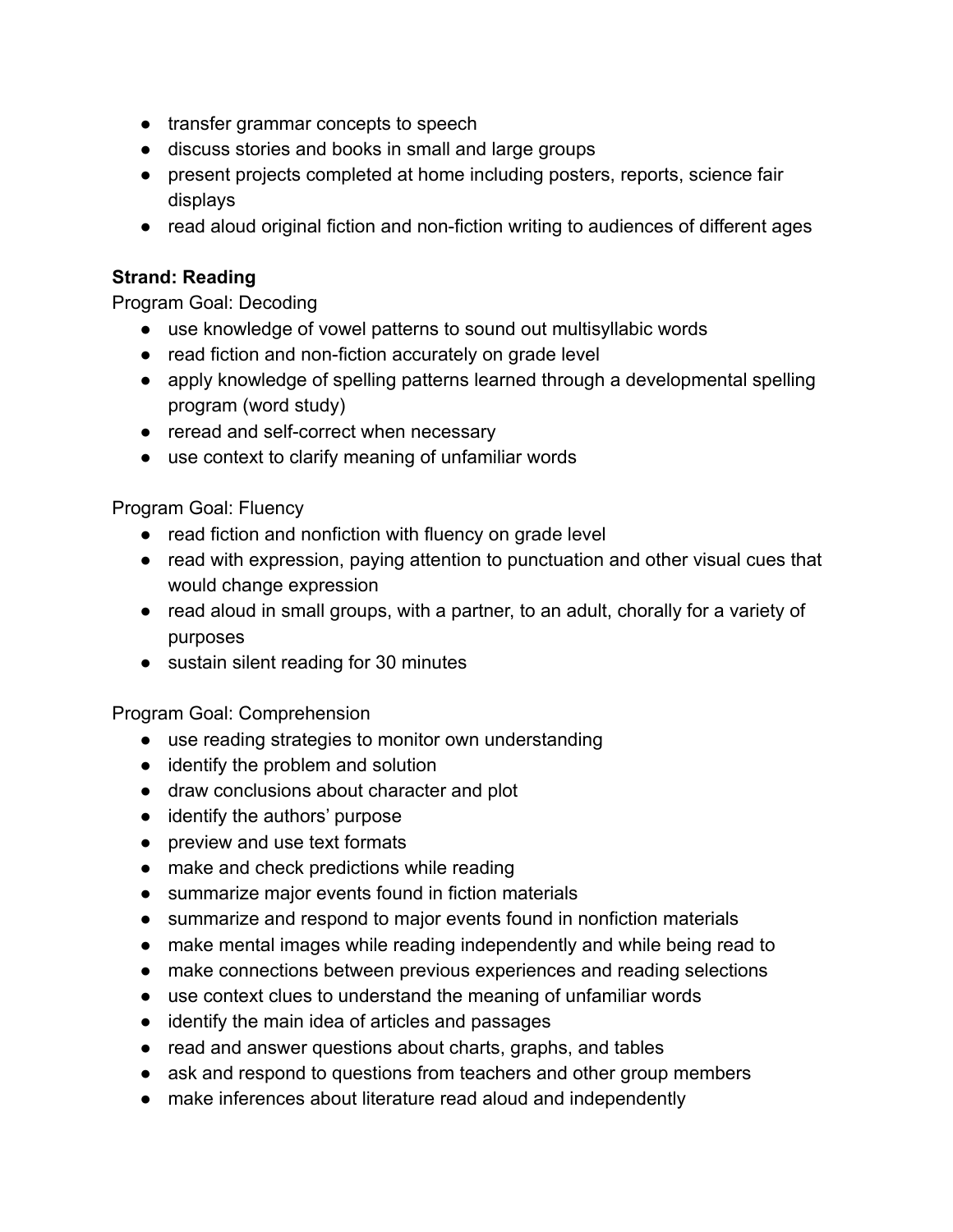- distinguish between fact and opinion
- use a variety of reference materials to gain knowledge in various subject areas and create reports and other projects based on that information

### **Strand: Writing**

Program Goal: Language Structure and Conventions of Print

- write legibly in cursive and manuscript
- start cursive letters at the correct line
- form letters correctly when writing in cursive
- use correct spacing when writing in cursive
- use commas in a simple series
- use knowledge of vowel patterns to spell unfamiliar words
- use correct spelling for high-frequency sight words
- use complete and varied sentences
- use grammatically correct language to communicate ideas
- use singular possessives correctly
- use apostrophes in contractions with pronouns
- edit writing (with scaffolding) for correct grammar, capitalization, punctuation, and spelling
- identify and generate parts of speech
- identify sentence components (subjects, predicates, kinds of sentences)
- use some homophones, comparatives, irregular words, problem words, and articles correctly
- use pronouns and negatives correctly
- use correct verb tense
- use simple abbreviations

Program Goal: Strategies, Purposes, Elements

- write stories, letters, and short reports
- write a longer narrative story for Authors' Tea using a narrative writing process
- organize ideas sequentially or around major points of information
- write simple paragraphs using the sandwich model
- organize information and events logically
- write descriptive paragraphs using a seven-sentence paragraph model and webbing
- include supporting and specific details in writing
- understand plagiarism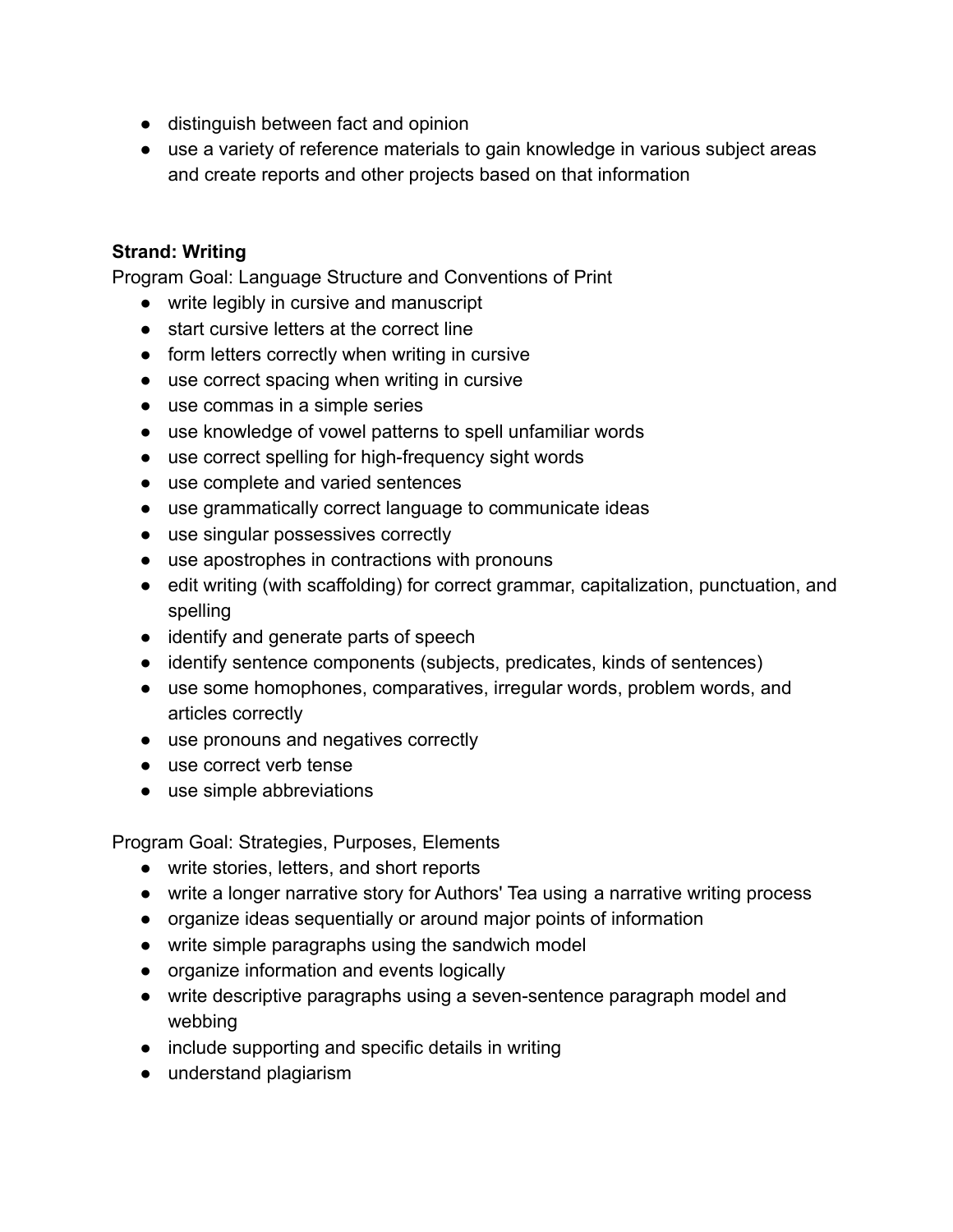## Math Curriculum

The basic math skills for each grade level are learned daily throughout the year. Additionally, there are opportunities for integration of other subject areas into math. Daily math instruction includes math talks, concept development through hands-on instruction, written practice, and fluency practice. All students have daily work they must complete or take home to finish. Challenge and extension (can do choices) are given to students as a choice. Students will have weekly homework assignments in fluency, either in Reflex math or a written practice packet. Students are expected to correct and return work when applicable. Grades K-5 at BNS use *Eureka Math*, *TangMath*, and *Reflex* math programs.

*Thoughtfully constructed and designed like a story, Eureka Math is meticulously coherent, with an intense focus on key concepts that layer over time, creating enduring knowledge. Students gain a complete body of math knowledge, not just a discrete set of skills. They use the same models and problem-solving methods from grade to grade, so math concepts stay with them, year after year. From Eureka Math Website*

3<sup>rd</sup> grade Math Key Concepts

- Represent and solve problems involving multiplication and division.
- Understand properties of multiplication and the relationship between multiplication and division.
- Multiply and divide within 100.
- Solve problems involving the four operations, and identify and explain patterns in arithmetic. Number and Operations in Base Ten
- Use place value understanding and properties of operations to perform multi-digit arithmetic. Number and Operations—Fractions
- Develop understanding of fractions as numbers. Measurement and Data
- Solve problems involving measurement and estimation of intervals of time, liquid volumes, and masses of objects.
- Represent and interpret data.
- Geometric measurement: understand concepts of area and relate area to multiplication and to addition.
- Geometric measurement: recognize perimeter as an attribute of plane figures and distinguish between linear and area measures.
- Reason with shapes and their attributes.
- Make sense of problems and persevere in solving them.
- Reason abstractly and quantitatively.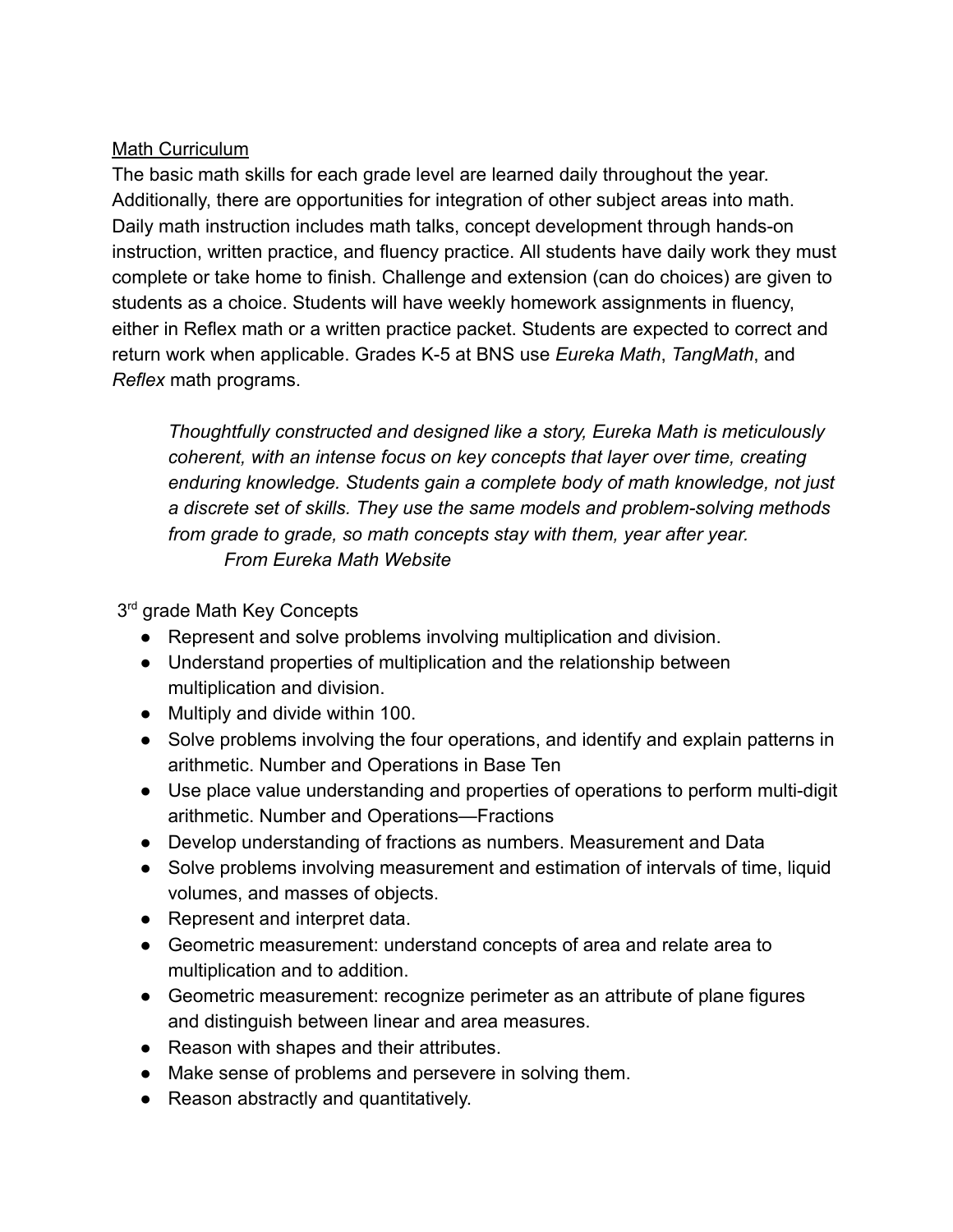- Construct viable arguments and critique the reasoning of others.
- Model with mathematics.
- Use appropriate tools strategically.
- Attend to precision.
- Look for and make use of structure.
- Look for and express regularity in repeated reasoning.
- Interpret products of whole numbers, e.g., interpret  $5 \times 7$  as the total number of objects in 5 groups of 7 objects each. For example, describe a context in which a total number of objects can be expressed as  $5 \times 7$ .
- Interpret whole-number quotients of whole numbers, e.g., interpret  $56 \div 8$  as the number of objects in each share when 56 objects are partitioned equally into 8 shares, or as a number of shares when 56 objects are partitioned into equal shares of 8 objects each. For example, describe a context in which a number of shares or a number of groups can be expressed as  $56 \div 8$ .
- Use multiplication and division within 100 to solve word problems in situations involving equal groups, arrays, and measurement quantities, e.g., by using drawings and equations with a symbol for the unknown number to represent the problem.
- Determine the unknown whole number in a multiplication or division equation relating three whole numbers. For example, determine the unknown number that makes the equation true in each of the equations  $8 \times ? = 48$ ,  $5 = \bigoplus$  ÷ 3, 6  $\times$  6 = ?. Understand properties of multiplication and the relationship between multiplication and division.
- Apply properties of operations as strategies to multiply and divide. Examples: If 6  $\times$  4 = 24 is known, then 4  $\times$  6 = 24 is also known. (Commutative property of multiplication.)  $3 \times 5 \times 2$  can be found by  $3 \times 5 = 15$ , then  $15 \times 2 = 30$ , or by  $5 \times 2$ = 10, then  $3 \times 10 = 30$ . (Associative property of multiplication.) Knowing that  $8 \times$  $5 = 40$  and  $8 \times 2 = 16$ , one can find  $8 \times 7$  as  $8 \times (5 + 2) = (8 \times 5) + (8 \times 2) = 40 +$ 16 = 56. (Distributive property.)
- Understand division as an unknown-factor problem. For example, find  $32 \div 8$  by finding the number that makes 32 when multiplied by 8. Multiply and divide within 100.
- Fluently multiply and divide within 100, using strategies such as the relationship between multiplication and division (e.g., knowing that  $8 \times 5 = 40$ , one knows 40  $\div$  5 = 8) or properties of operations. By the end of Grade 3, know from memory all products of two one-digit numbers. Solve problems involving the four operations, and identify and explain patterns in arithmetic.
- Solve two-step word problems using the four operations. Represent these problems using equations with a letter standing for the unknown quantity. Assess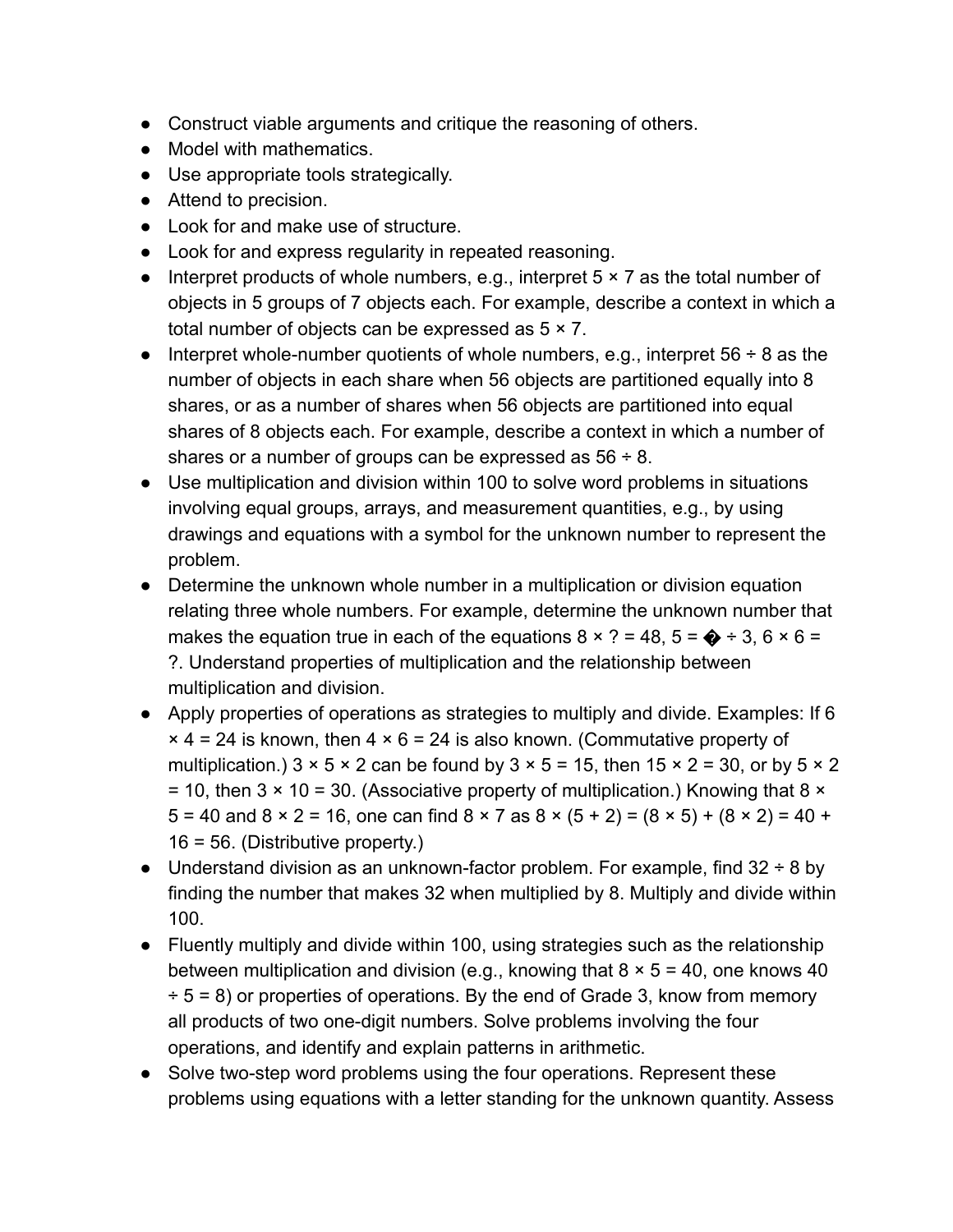the reasonableness of answers using mental computation and estimation strategies including rounding.

● Identify arithmetic patterns (including patterns in the addition table or multiplication table), and explain them using properties of operations. For example, observe that 4 times a number is always even, and explain why 4 times a number can be decomposed into two equal addends

## Theme work: Science, Social Studies, and other Projects

Overall goals in our theme studies include investigating questions, creating their own questions about big ideas, researching topics of interest, presenting information in various project formats, and learning basic note-taking skills. Students will be expected to complete projects based on some themes in class and at home. As students' interests and needs are evaluated on an on-going basis this schedule is subject to change.

Theme studies (science and social studies) are supported and extended with the use of classroom periodicals.

## Science Objectives

Scientific Investigation, Reasoning, and Logic

- choose and research a topic
- create a question of inquiry
- make hypotheses and predictions
- gather, record, analyze, and display data
- share results
- make conclusions
- ask questions
- design and create models, dioramas, and 2-dimensional representations

## **Matter**

- recall states of matter
- describe the relationship between the states of matter
- describe physical changes
- describe how molecules move within different states of matter
- investigate material interactions

Life Processes and Living Systems

- understand how adaptations allow for survival
- identify specific adaptations
- identify relationships among organisms in water and land environments
- understand related vocabulary and concepts including producer, consumer,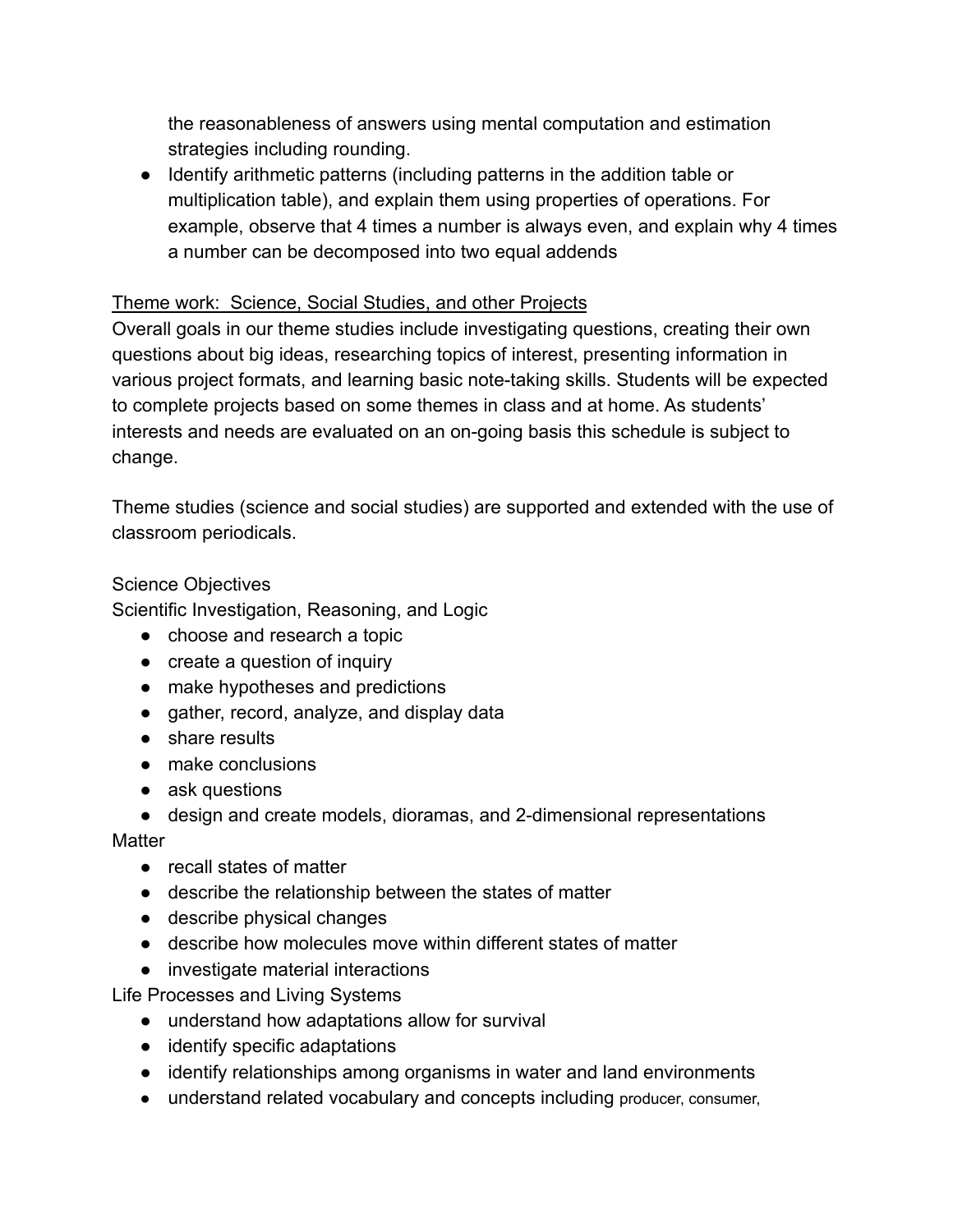decomposer, herbivore, carnivore, omnivore, predator, prey, aquatic ecosystems, terrestrial ecosystems, populations, communities

- investigate how human behavior affects a species and environment
- describe interdependence between animals and plants
- understand the effects of fire, flood, disease, erosion on organisms

### Earth Patterns, Cycles, and Change

understand the basic patterns and cycles that affect our lives on earth

- day and night
- seasons
- moon phases
- tides

### Earth Resources

- understand the origin of soil
- describe the layers of soil
- investigate how the components of soil (sand, silt, clay) react to water drainage
- understand the concepts of soil, natural resource

### Social Studies Objectives

**Geography** 

- read and interpret maps and charts in articles and text
- read and understand information from maps, charts, graphs, and pictures in reference to current events and classroom learning
- create maps
- create symbols for landforms
- locate China, Egypt, Greece, Rome, and West Africa
- Label important places, rivers, mountains, and other geographical features in ancient China, Egypt, Greece, and Rome and Medieval Mali

#### **History**

- know what a contribution is
- explore the ancient culture of China & its contributions
- explore the ancient culture of Egypt & its contributions
- explore the ancient culture of Greece & its contributions
- explore the ancient culture of Rome & its contributions
- explore the Early African Empire of Mali & its contributions

## Economics

- explain why and how people trade (specialization produces trade)
- sort information in reference to the civilizations studied and using the following terms natural resources, human resources, capital resources, producers, goods, services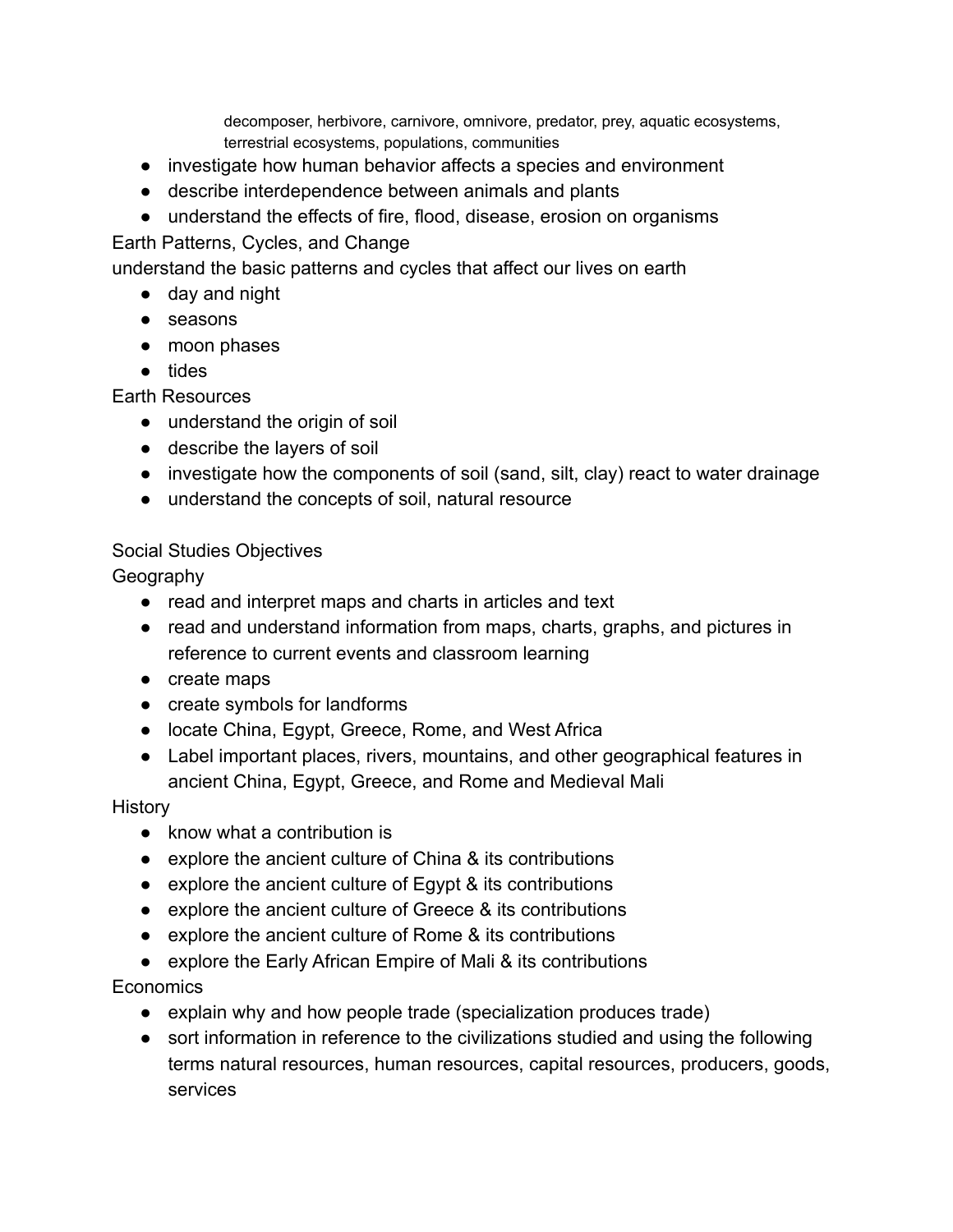- explain how resources are used to produce goods and services, e.g., using earth for buildings in the Empire of Mali
- identify goods and services produced in ancient civilizations and the empire of Mali

Civic/Historical Geographical Analysis

- explain how the people of China, Egypt, Greece, Rome, and West Africa adapted to live in their environments
- compare and contrast the physical and human characteristics of ancient cultures and West Africa
- describe the role of trade in the empire of Mali
- describe the challenges historical figures had to overcome
- understand how people can serve the community by learning about and participating in a yearly service project

# Forms of Assessment

- Writing: self-editing, self-reflection, writing samples, observation records, evaluation by teacher
- Word Work and Phonics: Spelling Inventory, Sound Inventory, observations, demonstration of skills in writing and reading, weekly dictation, *DORA*
- Reading Workshop: observations, *DORA*, projects and independent work related to readings
- Math: assessments from teacher/publisher created materials, daily practice, application of skills during concept building, *Reflex* reports
- Science/Social Studies/projects: observations, projects, teacher evaluation, self-evaluation

Documentation of children's learning will be displayed in the school, kept on file, and sent home.

# Community Issues

The Green Room's class rules hang on the wall in our room. Students participate in life skills lessons and class discussions as needed. Life skills lessons can include topics such as recognizing and responding to bullying, being a kind community member, and facing fears.

# Homework

A Green Room poly-pocket with a steno book (planbook) will be taken home each day. Students are responsible for writing down their assignments at the end of the day. Please ask to see this each day. I recommend students take a backpack to and from school each day. I also ask that they keep the planbook and poly-pocket in their